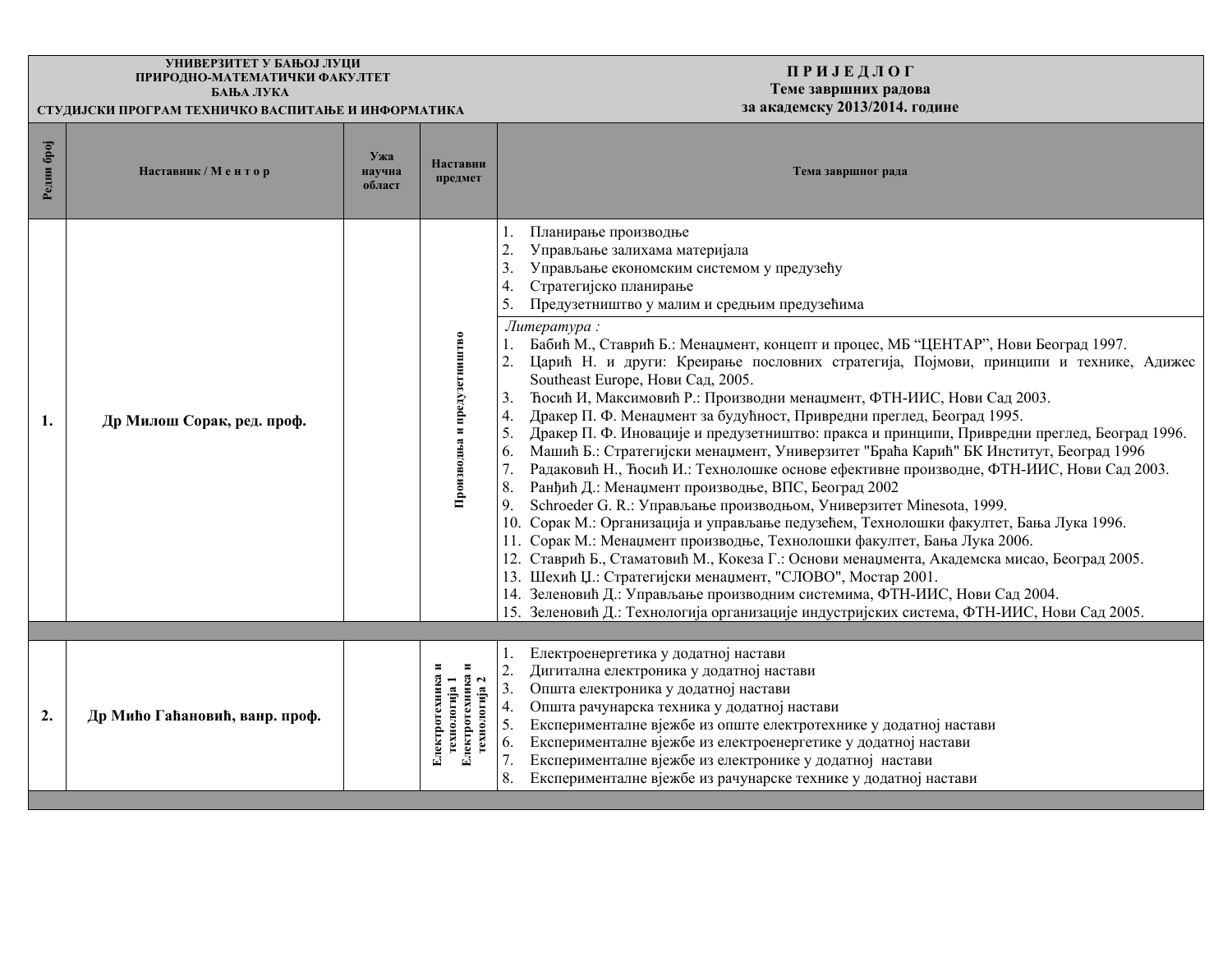| 3. | Др Остоја Милетић, ред. проф.    | техничког васпитања<br>наставе<br>Методика | Савремена концепција програма техничког васпитања<br>Дидактички принципи у настави техничког васпитања<br>2.<br>3.<br>Организација наставе техничког васпитања<br>Алгоритми активности и алоритмизација наставе<br>4.<br>5.<br>Наставни објекти у техничком васпитању са освртом на концепцију кабинета<br>Наставне методе у настави техничког васпитања<br>6.<br>Наставна средства и наставни уређаји<br>7.<br>8.<br>Методе провјеравања и оцјењивања у настави<br>9.<br>Професионална оријентација ученика                                                                                                                                                                                                                                                                                                                                                                                                                                                                                                                                                                                                                                                       |
|----|----------------------------------|--------------------------------------------|--------------------------------------------------------------------------------------------------------------------------------------------------------------------------------------------------------------------------------------------------------------------------------------------------------------------------------------------------------------------------------------------------------------------------------------------------------------------------------------------------------------------------------------------------------------------------------------------------------------------------------------------------------------------------------------------------------------------------------------------------------------------------------------------------------------------------------------------------------------------------------------------------------------------------------------------------------------------------------------------------------------------------------------------------------------------------------------------------------------------------------------------------------------------|
| 4. | Др Саша Зељковић, доц.           | Xemija 1<br>Xemija 2                       | Алкални метали<br>I.<br>Одређивање садржаја Н <sub>3</sub> РО <sub>4</sub> потенциометријском титрацијом у освјежавајућим безалкохолним<br>пићима типа cola<br>Одређивање садржаја укупног азота методом по Kjeldahlu<br>Литература за теме под редним бројем 1:<br>Нада Перишић Јањић, Опћа кемија, Наука - Београд 1997<br>Иван Филиповић и Стјепан Липановић, Опћа и анорганска кемија, , I і II дио, Школска књига -<br>Загреб 1995.<br>Станимир Арсенијевић, Неорганска хемија, Научна књига, 1990.<br>Литература за теме под редним бројем 2:<br>Инструменталне методе анализе, Никола Ј. Марјановић, Иштван Ф. Јанковитш, Технолошки<br>факултет Нови Сад, 1984<br>Инструменталне методе у биолошким испитивањима, Никола Ј .Марјановић, Боривој Ђ. Крстић<br>Технолошки факултет Нови Сад, 1998<br>Литература за теме под редним бројем 3:<br>Јевросима Трајковић, Верица Рајковић, Милан Мирић, Јосип Барас, Технолошки факултет,<br>Универзитета у Београду, 1971                                                                                                                                                                                        |
| 5. | Др Сњежана Петковић, ванр. проф. | нологија 1 и 2<br>Саобраћај и тех          | Индиктаори безбједности саобраћаја<br>Елеметни пасивне безбједности возила<br>3.<br>Рециклажа аутомобила<br>Енергетска ефикасност у саобраћају<br>4.<br>Повећање безбједности саобраћаја у градским срединама<br>Литература:<br>Радивоје Пешић, Снежана Петковић, Стеван Веиновић, Моторна возила мотори - опрема,<br>Машински факултет Бања Лука, Машински факултет Крагујевац, 2008.<br>Крсто Липовац, Безбједнсот саобраћаја, ЈП Службени лист СРЈ, Београд 2008.<br>2.<br>Александар Стефановић, Друмска возила-основи конструкције, Центараза моторе и моторна<br>3.<br>возила Машинског факултета Ниш, Центар за безбједност саобраћаја Машинског факултета<br>Крагујевац, Ниш 2010.<br>Frank R. Field, III, John R. Ehrenfeld, Daniel Roos, Joel P. Clark, International Motor Vehicle Program -<br>4.<br>Automobile Recycling Policy, Center for Technology, Policy & Industrial Development, Massachusetts<br>Institute of Technology, Cambridge, Massachusetts USA, Davos, Switzerland — February 1994<br>www.ror.edu.rs, Casopis RECIKLAZA I ODRZIVI RAZVOJ,<br>5.<br>Car Recycling Europe, Toyota Motor Marketing Europe, Brussels, Octobar 2002<br>6. |